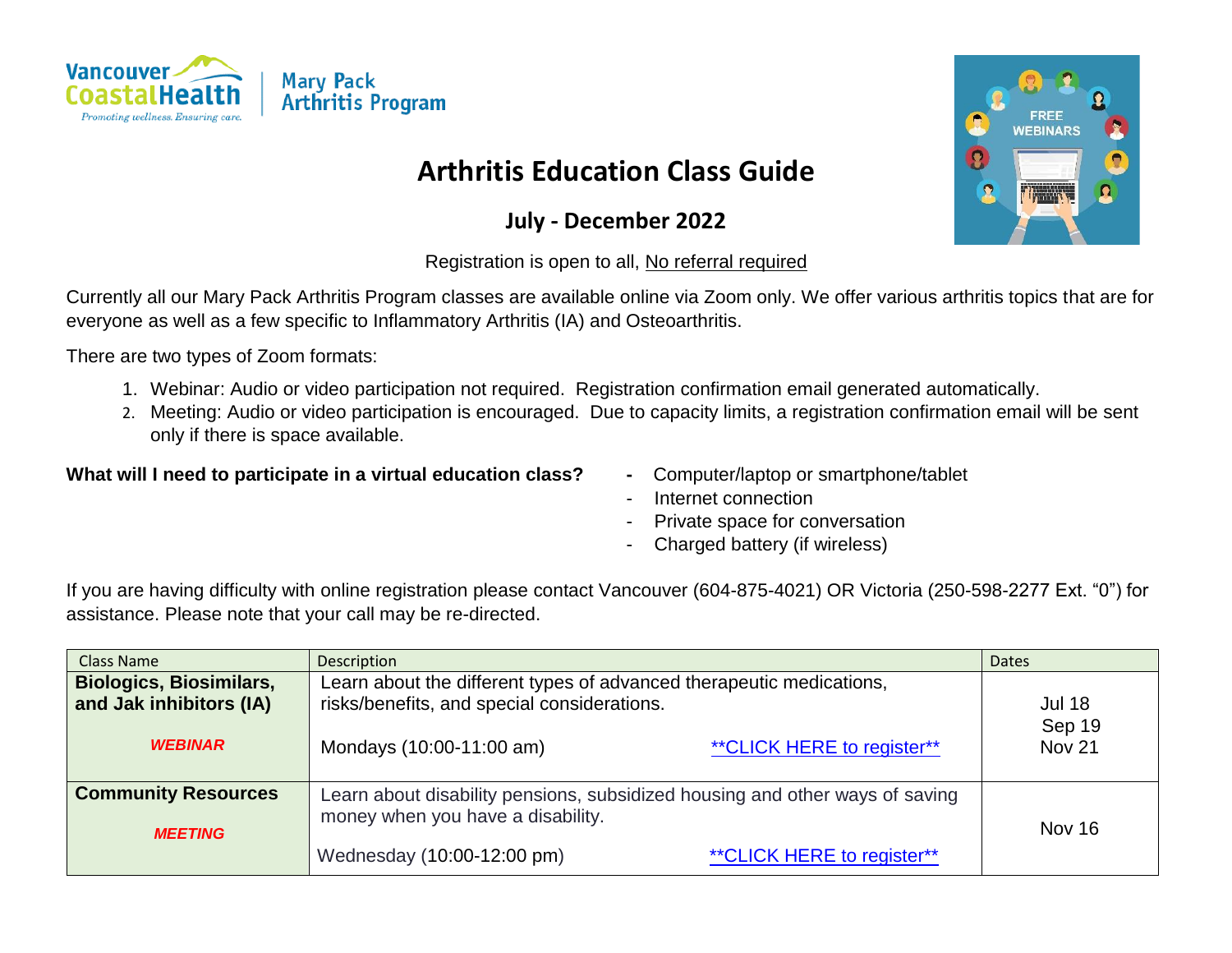

| <b>Exercise and Arthritis</b>   | Learn principles of exercising with arthritis.                                  |                                                                          |                         |                         |
|---------------------------------|---------------------------------------------------------------------------------|--------------------------------------------------------------------------|-------------------------|-------------------------|
| <b>MEETING</b>                  | Note: No specific exercises are taught.                                         |                                                                          | <b>Jul 22</b><br>Aug 26 | Oct 28<br><b>Nov 25</b> |
|                                 | Fridays (10:30-12:00 pm)                                                        | ** CLICK HERE to register**                                              | Sep 23                  | <b>Dec 23</b>           |
|                                 |                                                                                 |                                                                          |                         |                         |
| <b>Fatigue Management</b>       | Discuss factors that affect fatigue. Examine your daily activities and learn to |                                                                          | <b>Jul 28</b>           | Oct 27                  |
| <b>MEETING</b>                  | conserve energy.                                                                |                                                                          | Aug 25                  | Nov 24                  |
|                                 | Thursdays (11:00-12:00 pm)                                                      | ** CLICK HERE to register**                                              | Sept 22                 | Dec 22                  |
|                                 |                                                                                 |                                                                          |                         |                         |
| <b>Gardening with Arthritis</b> | Learn tips and tricks to help improve gardening with arthritis.                 |                                                                          |                         |                         |
| <b>MEETING</b>                  | Wednesday (10:30-12:00pm)                                                       | ** CLICK HERE to register**                                              | Aug 10                  | Sep 14                  |
|                                 |                                                                                 |                                                                          |                         |                         |
| <b>Goals and Action</b>         | Learn how to create a successful action plan to manage your arthritis.          |                                                                          |                         |                         |
| <b>Planning</b>                 |                                                                                 |                                                                          | <b>Jul 15</b>           |                         |
|                                 | Fridays (10:30-12:00 pm)                                                        | ** CLICK HERE to register**                                              | Aug 19                  | Nov 18                  |
| <b>MEETING</b>                  |                                                                                 |                                                                          | Sep 16                  | Dec 16                  |
| <b>Joint Protection of Arms</b> | How to protect the joints in the arms and hands while performing everyday       |                                                                          |                         |                         |
|                                 | tasks.                                                                          |                                                                          | <b>Jul 12</b>           | Oct 11                  |
| <b>MEETING</b>                  |                                                                                 |                                                                          | Aug 9                   | Nov 8                   |
|                                 | Tuesdays (10:30-12:00 pm)                                                       | ** CLICK HERE to register**                                              | Sep 13                  | Dec13                   |
| <b>Joint Protection of Legs</b> | How to protect the joints in the hips and knees while performing everyday       |                                                                          |                         |                         |
|                                 | tasks.                                                                          |                                                                          | <b>Jul 19</b>           | Oct 18                  |
| <b>MEETING</b>                  |                                                                                 |                                                                          | Aug 16                  | <b>Nov 15</b>           |
|                                 | Tuesdays (1:00-2:30 pm)                                                         | ** CLICK HERE to register**                                              | Sep 20                  | <b>Dec 20</b>           |
| <b>Managing Emotions</b>        | Review the types of loss associated with arthritis, common emotional            |                                                                          |                         |                         |
| (2 part class)                  | reactions, signs and symptoms of depression and coping strategies. This class   |                                                                          |                         |                         |
|                                 | consists of small group work in a sharing environment. Consider taking:         |                                                                          |                         |                         |
| <b>MEETING</b>                  | Strategies for Making Sustainable Change first.                                 |                                                                          |                         |                         |
|                                 | Wednesdays (10:00-12:00 pm)                                                     |                                                                          | <b>Part 1: Nov 30</b>   |                         |
|                                 |                                                                                 | To register: <b>click on both links/dates</b> to the Right $\rightarrow$ | Part 2: Dec 7           |                         |
|                                 |                                                                                 |                                                                          |                         |                         |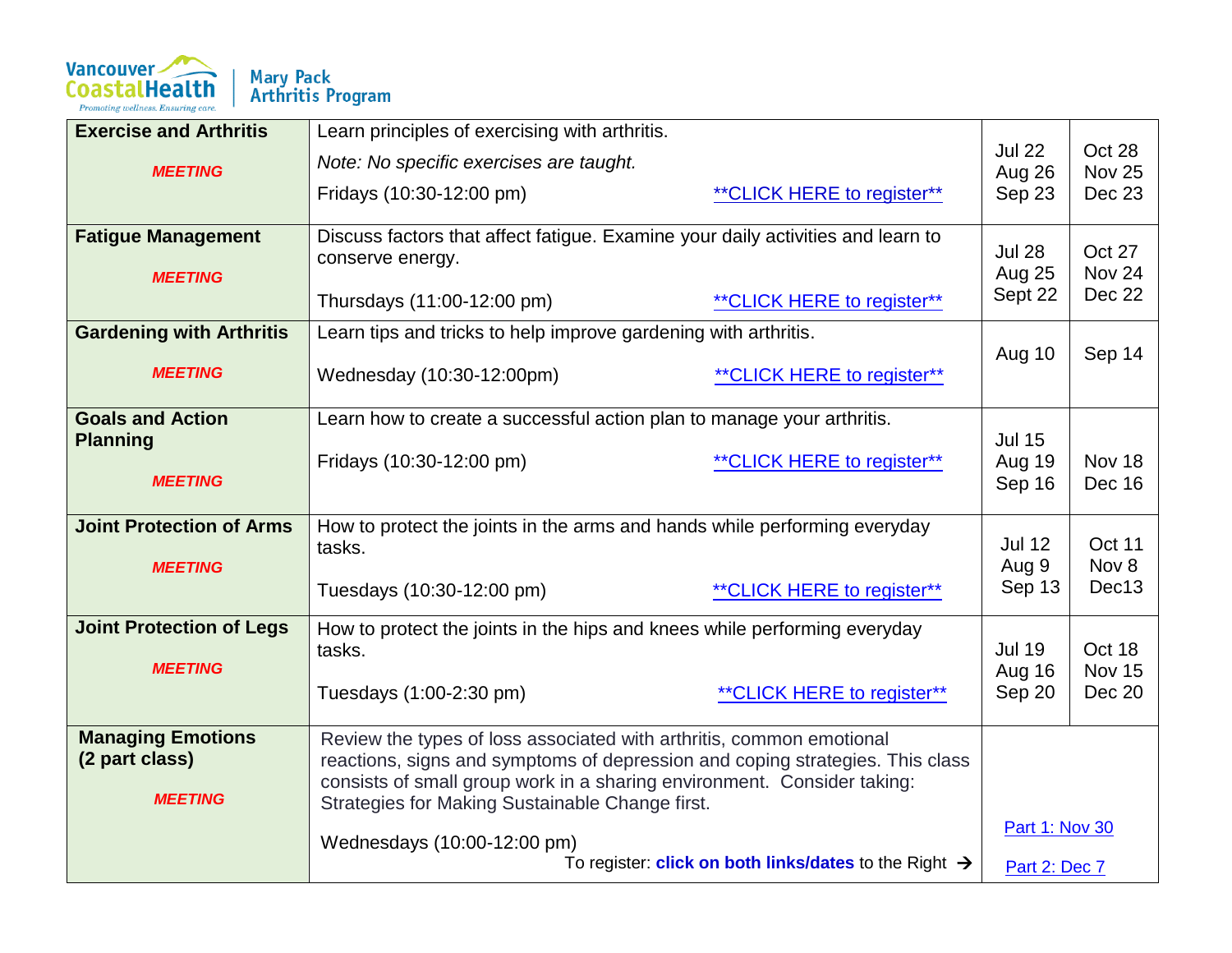

| <b>Managing Inflammatory Arthritis (2 Part series)</b>                                                                                                 |                                                                                                                                                                                                                                                                                                                                            |                                                                                                                |                                   |
|--------------------------------------------------------------------------------------------------------------------------------------------------------|--------------------------------------------------------------------------------------------------------------------------------------------------------------------------------------------------------------------------------------------------------------------------------------------------------------------------------------------|----------------------------------------------------------------------------------------------------------------|-----------------------------------|
| Learn how inflammatory arthritis affects the body, how it is diagnosed, what medications are used, how to do a body scan, and<br>how to manage flares. |                                                                                                                                                                                                                                                                                                                                            |                                                                                                                |                                   |
| Although attendance at both sessions is encouraged, it is not mandatory.<br>***Registration is required for each session**                             |                                                                                                                                                                                                                                                                                                                                            |                                                                                                                |                                   |
| <b>Part A: Understanding</b><br>the Disease (IA)<br><b>WEBINAR</b>                                                                                     | Learn the basics about the disease process and medications prescribed for<br>(AS).<br>Monday $(1:30 - 3:00 \text{pm})$                                                                                                                                                                                                                     | Rheumatoid Arthritis (RA), Psoriatic arthritis (PSA) and Ankylosing Spondylitis<br>** CLICK HERE to register** | <b>Aug 15</b><br>Oct 24<br>Dec 12 |
| <b>Part B: Tools for</b><br><b>Management (IA)</b><br><b>WEBINAR</b>                                                                                   | Learn the purpose of a body scan and how to perform one, how to manage<br>flares and apply modalities, and understand the role of exercise.<br>Note: This class focuses on RA and PSA. For those with AS, please consider<br>attending the "Managing Spondyloarthritis" class.<br>Thursdays $(1:30 - 3:00)$<br>** CLICK HERE to register** |                                                                                                                | Aug 18<br>Oct 27<br><b>Dec 15</b> |
| <b>Part A: Understanding</b><br>the Disease (IA)<br><b>MEETING</b>                                                                                     | Learn the basics about the disease process and medications prescribed for<br>(AS).<br>Thursdays (1:30-3:00 pm)                                                                                                                                                                                                                             | Rheumatoid Arthritis (RA), Psoriatic arthritis (PSA) and Ankylosing Spondylitis<br>** CLICK HERE to register** | <b>Jul 21</b><br>Sep 15<br>Nov 17 |
| <b>Part B: Tools for</b><br><b>Management (IA)</b><br><b>MEETING</b>                                                                                   | Learn the purpose of a body scan and how to perform one, how to manage<br>flares and apply modalities, and understand the role of exercise.<br>Note: This class focuses on RA and PSA. For those with AS, please consider<br>attending the "Managing Spondyloarthritis" class.<br>Thursdays (1:30-3:00 pm)<br>** CLICK HERE to register**  |                                                                                                                | <b>Jul 28</b><br>Sep 22<br>Nov 24 |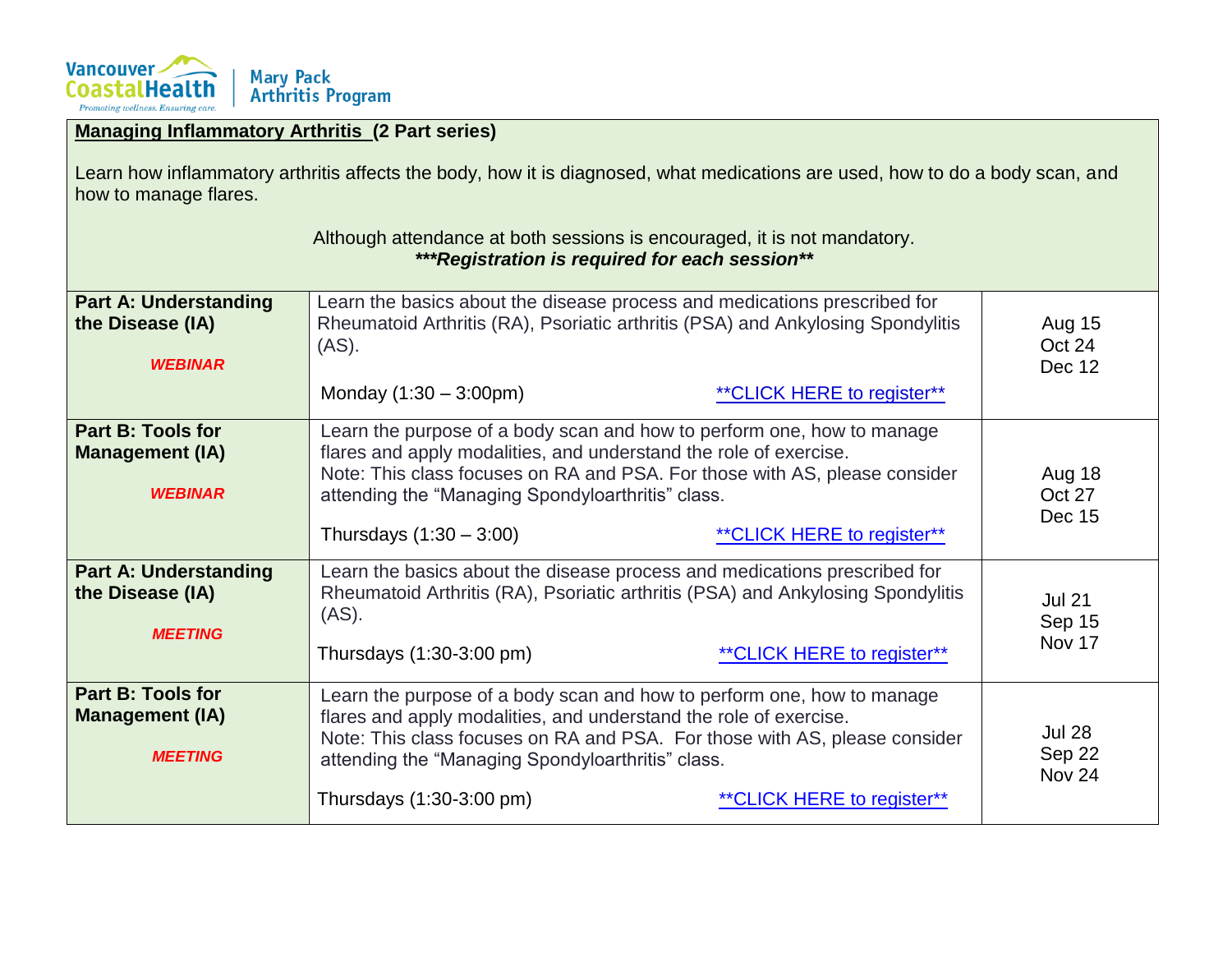

| <b>Managing</b><br><b>Spondyloarthritis (IA)</b><br><b>WEBINAR</b>                                                                                  | Learn about Ankylosing Spondylitis and other inflammatory arthritis conditions<br>involving the spine. Please note: this class is not for osteoarthritis, disc<br>problems, or other back conditions.<br>Tuesday or Thursday (5:30-7:30 pm)<br>** CLICK HERE to register** | Sep 20                                   |                                               |  |
|-----------------------------------------------------------------------------------------------------------------------------------------------------|----------------------------------------------------------------------------------------------------------------------------------------------------------------------------------------------------------------------------------------------------------------------------|------------------------------------------|-----------------------------------------------|--|
| <b>Navigating the</b><br><b>Healthcare System</b><br>(2 part class)<br><b>MEETING</b>                                                               | Learn how to build a health care team that meets your needs, navigation do's<br>and don'ts and about being an effective communicator.<br>Wednesdays (10:00-12:00 pm)<br>To register: <b>click on both links/dates</b> to the Right $\rightarrow$                           | Part 1: Sep 14<br>Part 2: Sep 21         |                                               |  |
| <b>Nutrition, Supplements</b><br>and Arthritis                                                                                                      | Learn about the impact of diet on arthritis, nutrients and supplements that can<br>help and strategies for healthy eating.<br>** Click here for latest dates available for registration **<br>See "Upcoming Webinar and Classes" section                                   |                                          | <b>Classes offered</b><br>every month.        |  |
| <b>Osteoarthritis</b><br><b>MEETING</b>                                                                                                             | Learn what osteoarthritis is and how it affects the body. Discuss treatment and<br>management.<br>Tuesdays (10:30-12:00 pm)<br><b>**CLICK HERE to register**</b>                                                                                                           | Jul 5<br>Aug 2<br>Sep 6                  | Oct 4<br>Nov <sub>1</sub><br>Dec <sub>6</sub> |  |
| Pain series (2 Part series)<br>Please note: our Pain classes occur as a series. Attendance at all sessions is strongly encouraged, but not required |                                                                                                                                                                                                                                                                            |                                          |                                               |  |
| <b>Pain A: Understanding</b><br>Pain<br><b>MEETING</b>                                                                                              | Learn how pain travels from its source to the brain. Use this information to<br>explore pain management strategies.<br>Mondays (10:30-12:00 pm)<br>** CLICK HERE to register**                                                                                             | <b>Jul 18</b><br><b>Aug 15</b><br>Sep 19 | Oct 17<br><b>Nov 21</b><br>Dec 19             |  |
| <b>Pain B: Medication and</b><br>symptom Management<br><b>MEETING</b>                                                                               | Learn about the use of medications (topical, oral, injectable) to manage<br>symptoms of arthritis and improve quality of life.<br>Wednesdays (10:30-12:00 pm)<br>** CLICK HERE to register**                                                                               | Aug 24<br>Sep 28                         | Oct 26<br><b>Nov 23</b>                       |  |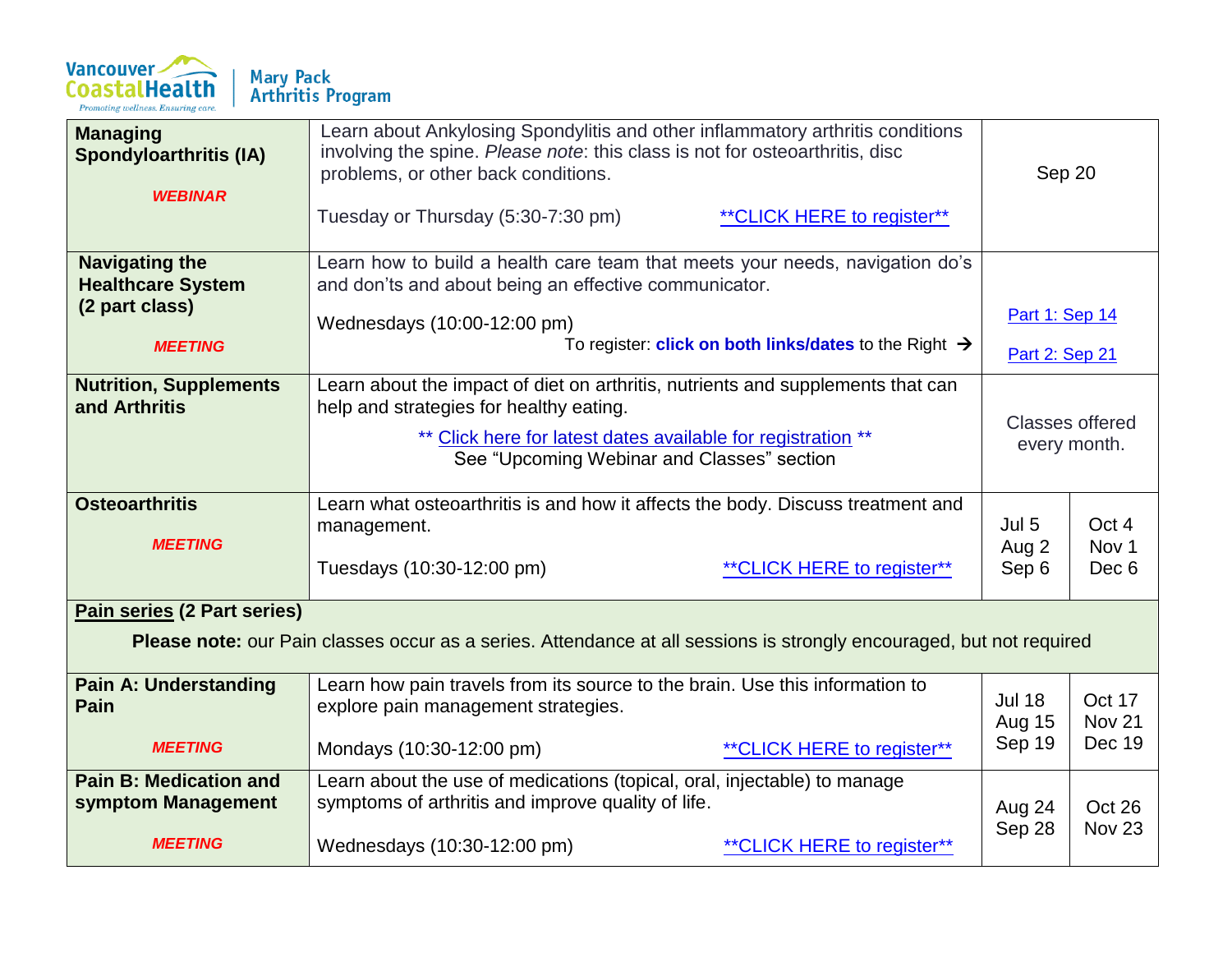

|                                                                                                                                                                                                                                                                                         | <b>Prevention and Management of Osteoporosis (3 Part series)</b>                                                                                                                                                                                                       |                             |                         |                  |
|-----------------------------------------------------------------------------------------------------------------------------------------------------------------------------------------------------------------------------------------------------------------------------------------|------------------------------------------------------------------------------------------------------------------------------------------------------------------------------------------------------------------------------------------------------------------------|-----------------------------|-------------------------|------------------|
| Bone Health is very important for people with rheumatic conditions. Learn how to build stronger bones with diet, exercise,<br>lifestyle, and medication.<br>Although attendance for all 3 sessions is encouraged, it is not mandatory<br>***Registration is required for each session** |                                                                                                                                                                                                                                                                        |                             |                         |                  |
| <b>Part A: Osteoporosis</b><br><b>Overview and Treatment</b><br><b>WEBINAR</b>                                                                                                                                                                                                          | Learn what is osteoporosis, the risk factors, diet, supplements and medications<br>for it.<br>Mondays (2:00 - 3:00 pm)                                                                                                                                                 | ** CLICK HERE to register** |                         | Oct 24           |
| <b>Part B: Prevention and</b><br><b>Management with</b><br><b>Exercise</b><br><b>MEETING</b>                                                                                                                                                                                            | Learn the categories of osteoporosis, safety tips, effects and benefits of variety<br>of different exercises, and the importance of good posture. Demonstration of<br>sample exercises would be included.<br>Wednesdays (9:30-11:00 am)<br>** CLICK HERE to register** |                             | Oct 26                  |                  |
| <b>Part C: Managing Your</b><br><b>Everyday Activities</b><br><b>MEETING</b>                                                                                                                                                                                                            | Learn about fall prevention, fatigue management and ways to manage<br>everyday activities with greater ease and confidence.<br>** CLICK HERE to register**<br>Fridays (9:30-11:00 am)                                                                                  |                             | Oct 28                  |                  |
| <b>Sleep and Arthritis</b><br><b>MEETING</b>                                                                                                                                                                                                                                            | Learn ways to better manage sleep.                                                                                                                                                                                                                                     |                             | <b>Jul 14</b><br>Aug 11 | Oct 13<br>Nov 10 |

### **Spine series (2 Part series)**

**Please note:** our Spine classes occur as a series. Attendance at all sessions is strongly encouraged, but not required

Thursdays (11:00-12:00 pm)  $*$ <br> $*$ CLICK HERE to register\*\*

Sep 8

Dec 8